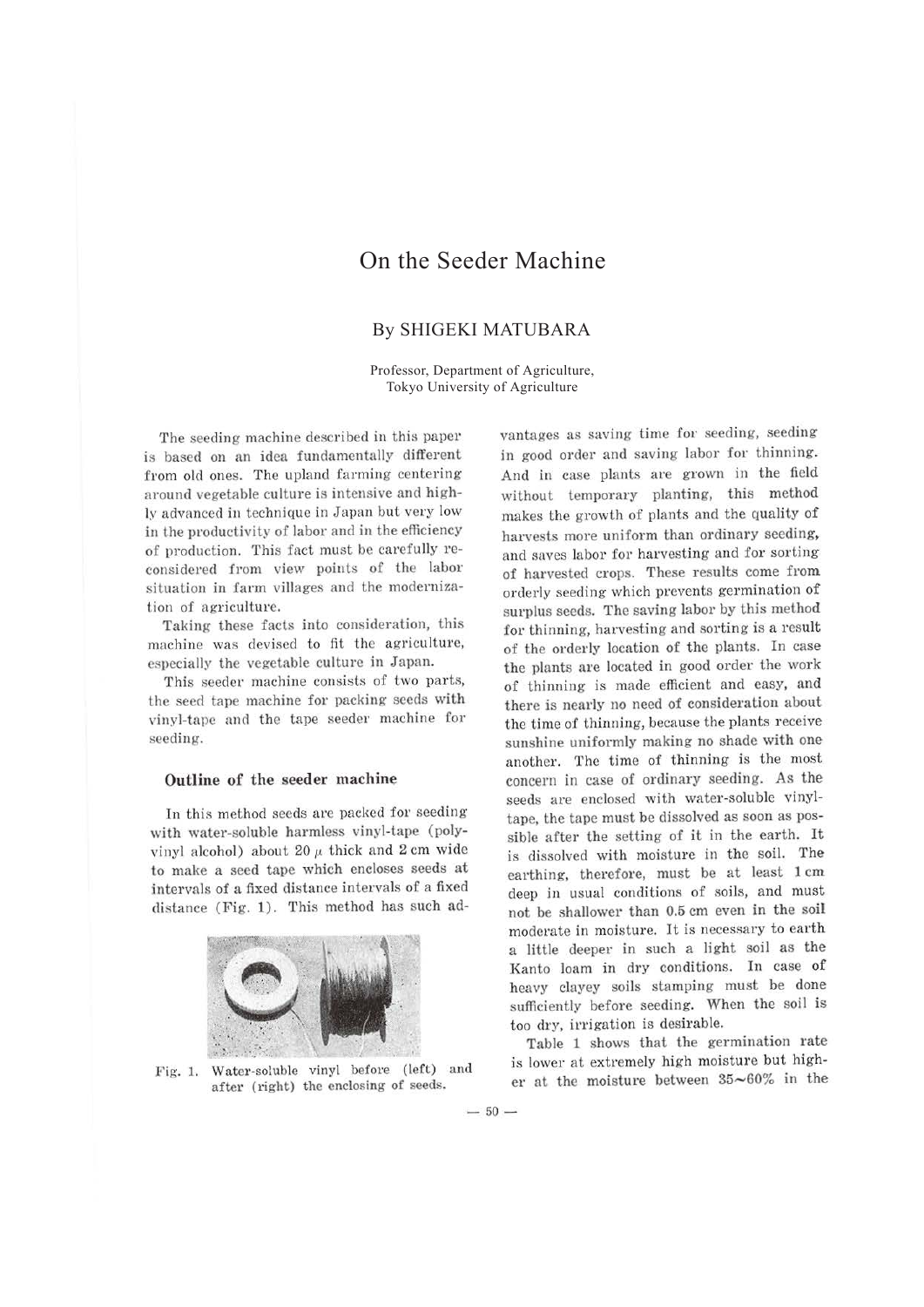|          | Days after<br>seeding                       |                           | $\,2$                                | $\boldsymbol{3}$                            | 4                                         | 5                            | $\sqrt{6}$ | 7                                | 8                   | 9                                  | 10                                   | 11                                   | 12                                   | Total                                   |
|----------|---------------------------------------------|---------------------------|--------------------------------------|---------------------------------------------|-------------------------------------------|------------------------------|------------|----------------------------------|---------------------|------------------------------------|--------------------------------------|--------------------------------------|--------------------------------------|-----------------------------------------|
| Moisture |                                             |                           |                                      |                                             |                                           |                              |            |                                  |                     | 1960 10                            |                                      |                                      |                                      |                                         |
| 95%      | $\mathbf{A}$ <sub>B</sub>                   | $\mathbf{0}$<br>$\sigma$  | $\begin{matrix} 0 \\ 0 \end{matrix}$ | $\Omega$                                    | 0<br>0                                    | 8<br>16                      | 12<br>42   | $\theta$                         | 0                   | $\mathbf{0}$                       | $\mathbf{0}$<br>$\mathbf{0}$         | $\mathbf{0}$<br>$\theta$             | $\begin{matrix} 0 \\ 0 \end{matrix}$ | 20%<br>58                               |
| 80       | A<br>B                                      | 0<br>$\theta$             | 0<br>$\bf{0}$                        | $\mathbf{0}$<br>$\Omega$                    | 7<br>18                                   | 14<br>15                     | 3<br>14    | 0<br>12                          | $\mathbf{0}$<br>12  | $\boldsymbol{2}$<br>$\overline{0}$ | 0<br>$\overline{0}$                  | 0<br>$\mathbf{0}$                    | $\boldsymbol{0}$<br>$\overline{0}$   | $\substack{28\\71}$                     |
| 60       | ${A} \choose{B}$                            | 0<br>$\overline{0}$       | $\mathbf{0}$<br>$\theta$             | $\begin{matrix}0\\0\end{matrix}$            | 15<br>16                                  | 17<br>$6\overline{6}$        | 14<br>8    | $\begin{matrix}8\\6\end{matrix}$ | 7<br>$\overline{0}$ | $\begin{matrix}5\\0\end{matrix}$   | $_{0}^{0}$                           | $\boldsymbol{0}$<br>$\overline{0}$   | $\begin{matrix} 0 \\ 0 \end{matrix}$ | $\begin{array}{c} 66 \\ 36 \end{array}$ |
| 45       | $\begin{array}{c} \nA \\ \nB \n\end{array}$ | 0<br>$\ddot{0}$           | $\begin{matrix} 0 \\ 0 \end{matrix}$ | $\begin{smallmatrix}0\0\0\end{smallmatrix}$ | $\begin{smallmatrix}0\0\end{smallmatrix}$ | $\mathbf{0}$<br>$\mathbf{0}$ | 18<br>16   | 19<br>17                         | $\frac{13}{7}$      | 9<br>6                             | $\begin{matrix} 9 \\ 0 \end{matrix}$ | $\begin{matrix} 0 \\ 0 \end{matrix}$ | $_{0}^{0}$                           | $\frac{68}{46}$                         |
| 35       | $\frac{A}{B}$                               | $\mathbf 0$<br>$\ddot{0}$ | 0<br>$\ddot{\mathbf{0}}$             | $\mathbf{0}$<br>$\theta$                    | $\mathbf{0}$<br>$\theta$                  | $\bf{0}$<br>$\theta$         | 15<br>10   | 18<br>16                         | 19<br>14            | 14<br>$\theta$                     | $\frac{9}{0}$                        | $\bf{0}$<br>$\overline{0}$           | $\begin{matrix} 0 \\ 0 \end{matrix}$ | 77<br>40                                |
| $25\,$   | $\frac{A}{B}$                               | $\mathbf 0$<br>0          | $\mathbf{0}$<br>$\overline{0}$       | $\mathbf{0}$<br>$\theta$                    | $\theta$<br>$\theta$                      | 0                            | $\Omega$   | $\theta$                         | $\mathbf{0}$        | $\mathbf{0}$<br>$\Omega$           | $\bf{0}$<br>$\overline{0}$           | $\begin{matrix} 0 \\ 0 \end{matrix}$ | $\theta$<br>$\overline{0}$           | $\begin{matrix} 0 \\ 0 \end{matrix}$    |

**'fable 1. Relations between the moisture in the soil and the germination of seeds (germination rate** %)

Remarks Plant: Radish.

A: Tape seeding. B: Ordinary seeding.

tape seeding than in the ordinary seeding. practical difference among the results obtained.

*To* dissolve the vinyl-tape in the moisture of soils, it is necessary to tamp the soil strongly in light soils. According to the results obtained by practical works in the field, the suitable depthes of earthing for different kinds of crops are as follows : radish 2 cm, carrot and onion  $0.5 \sim 1.0$  cm. The depth must be changed a little according to the thickness of the tape.

Table 2 shows that the germination percentage is a little higher in case the tape is

de.

This seeding method is mainly adopted in such root crops as the edible burdock, the carrot, the radish and the turnip. The method is also in use in direct seeding of the onion, parsley, lettuce and Chinese cabbage, and in nurseries of the cabbage, onion and tomato.

### **On the seed tape machine**

1) How to make seed tapes

The seed tape machine is a tape maker about

| Crop    | Thickness<br>of tape | Days until the<br>beginning of<br>germination | Germinating<br>energy | Germination<br>percentage | Days for<br>in average                                                                                          |
|---------|----------------------|-----------------------------------------------|-----------------------|---------------------------|-----------------------------------------------------------------------------------------------------------------|
|         | $20 \mu$             | 5 days                                        | 57.5%                 | 59.0                      | germination<br>6.80<br>6.69<br>7.21<br>6.60<br>8.79<br>8.60<br>9.35<br>9.21<br>10.74<br>10.88<br>11.44<br>11.41 |
|         | 30                   | 5                                             | 56.5                  | 58.0                      |                                                                                                                 |
| Cabbage | 40                   | 5                                             | 51.0                  | 55.0                      |                                                                                                                 |
|         | Control              | $\overline{5}$                                | 54.0                  | 57.5                      |                                                                                                                 |
|         | $20 \mu$             | 7 days                                        | 81.0%                 | 83.0                      |                                                                                                                 |
|         | 30                   | 8                                             | 84.0                  | 87.0                      |                                                                                                                 |
| Tomato  | 40                   | $\bf 8$                                       | 74.0                  | 81.0                      |                                                                                                                 |
|         | Control              | $\bf8$                                        | 94.0                  | 97.0                      |                                                                                                                 |
|         | $20 \mu$             | 9 days                                        | 79.0%                 | 82.0                      |                                                                                                                 |
|         | 30                   | $\boldsymbol{9}$                              | 81.0                  | 86.0                      |                                                                                                                 |
| Rice    | 40                   | 9                                             | 70.0                  | 82.0                      |                                                                                                                 |
|         | Control              | 9                                             | 62.0                  | 70.0                      |                                                                                                                 |

**Table 2. Relationship between the thickness of the tape and the germination of seeds**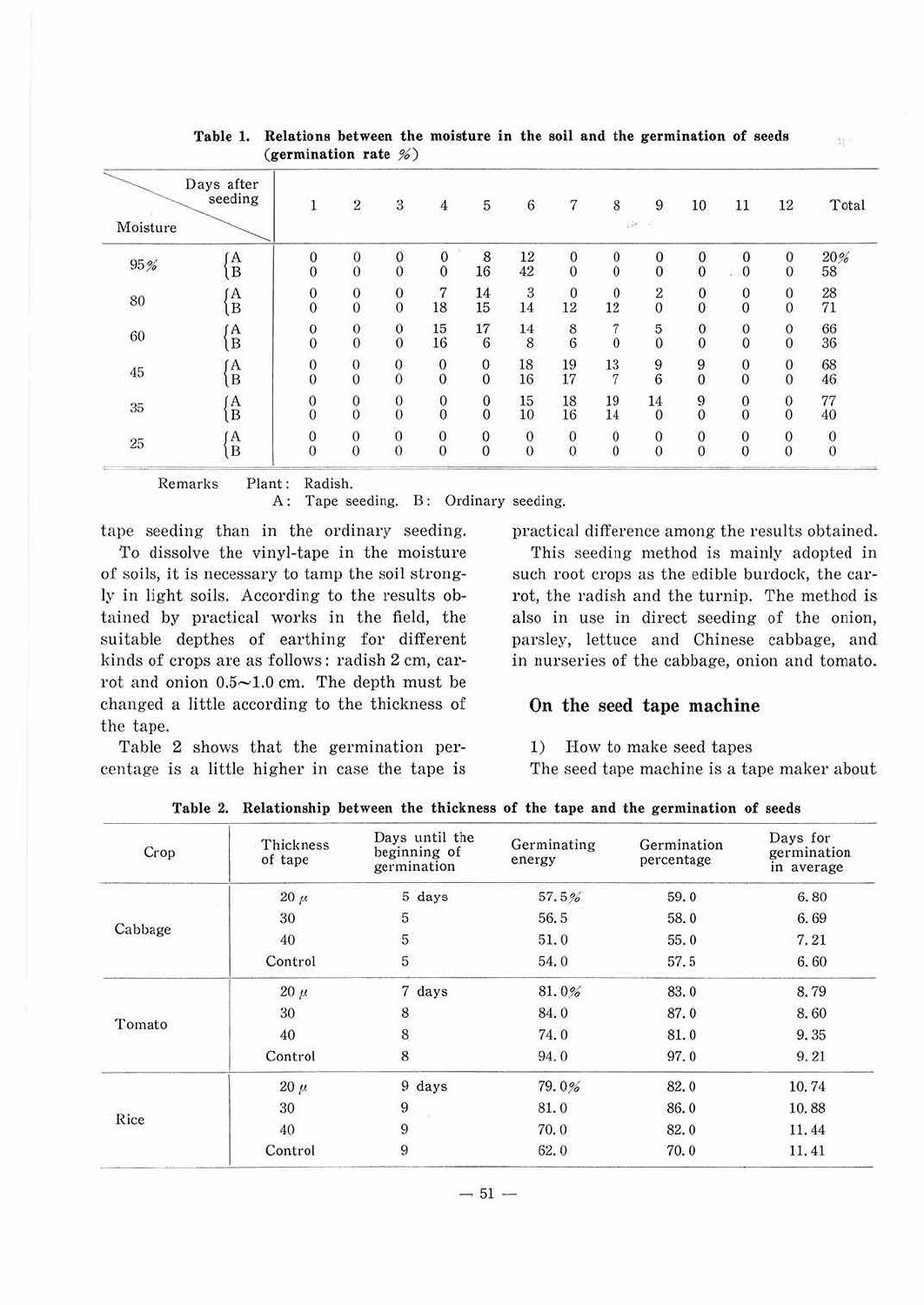'30 kg in weight equipped with a light electric motor which can be worked with the supply of power from an indoor wire for the light. The efficiency of the machine is about 2,000 m. of tape per 1 hr. (Fig. 2). The spacing and the



- Fig. 2. Seed tape machine.
	- A: Water-soluble vinyl film.
	- B: Seed belt.
	- C: Automatic stopper.
	- D: Operating apparatus.<br>E: Spooling apparatus.
	- E: Spooling apparatus.<br>F: Seed hopper.
	- Seed hopper.
	- G: Seed tape reeler.

number of seeds in a group can be changed at will by a change of the seed-belt and by turning the dial. The seed-enclosing tape is wound on the 500 m. reel to load the tape seeder machine with it for seeding. The tape enclosing seeds must be kept in a vinyl bag with silicagel tightly sealed to prevent moisture, and stored in a cool and dark place. By the use of the leisure season, farmers can make the tape to seed an area of 30-50 ha or more with a machine in a year.

2) Seed tape and its materials

The seed tape is a seed-enclosing-film of polyvinyl alcohol (P.V.A.) tied with two fine cotton threads. The P.V.A. is dissolved in water within 1 min. and in the ordinary soil in  $10 - 20$  min.

## **Tape seeder machine and seeding work**

The machine is used for seeding with the seed tape.

This small tractor-typed machine is equipped with various attachments for integrated work of furrowing, seeding and earthing (Fig. 3).

In addition to the above-mentioned type,

handcart-typed machines for a single furrow are also in use (Fig. 4). This type is neces-



Fig. 3. Tape seeder machine.

- 1. Seed tape<br>2. Tamping
- Tamping wheel
- 3. Pipe of sprinkler



Fig. 4. Handcart-typed seeder.



Fig. 5. Growth of plants in a field seeded with the machine (Radish).